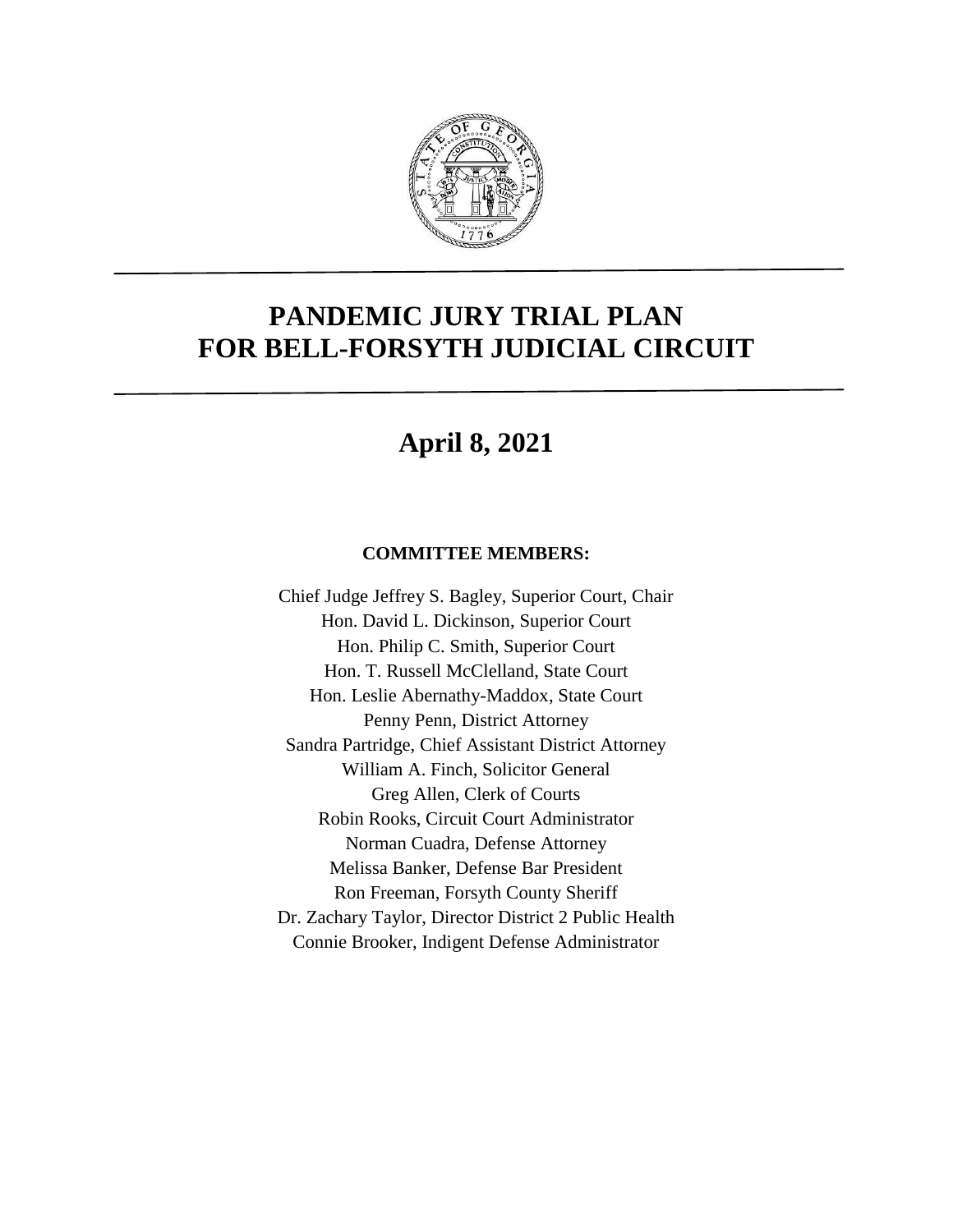By Administrative Order entered July 7, 2020, Chief Judge Jeffrey S. Bagley established and appointed a COVID-19 Jury Committee to assist the courts with conducting jury trials. The Committee was charged with seeking to ensure the health and safety of all persons involved in the court system, while protecting constitutional and statutory rights for defendants, witnesses, and victims. The Committee was expanded with additional appointments by Order entered July 20, 2020.

The Bell-Forsyth Judicial Circuit is committed to resuming jury trials. Upon review of the guidelines for resuming jury trials and other relevant material listed in the Appendix of the Thirteenth Order, and upon consideration of the facilities available for use in Forsyth County and the circumstances particular to the county, the Jury Committee has developed the present plan for the resumption of jury trials.

## **A**. **ACCESS TO THE FORSYTH COUNTY ADMINISTRATIVE BUILDING AND FORSYTH COUNTY COURTHOUSE**

Anyone coming to the Forsyth County Administrative Building and the Forsyth County Courthouse to attend any jury empaneling or court proceeding will be required to submit to a screening at the entrance to both buildings. The screening will include questions as the whether the person is experiencing fever, shortness of breath, persistent cough or sore throat, or any other symptoms of respiratory infections. The visitor will also be asked questions concerning their travel and possible exposure to COVID-19 within the last fourteen days and whether they are currently awaiting the results of a COVID test. Each person entering the building will also have their temperature taken electronically. Should concerns be raised as a result of this screening, the Court will be immediately notified, and a decision made as to whether the person will be allowed in the building.

With regard to court personnel, isolation of any person with known or suspected COVID-19 and quarantine of any person with COVID-19 exposure likely to result in an infection is required. When there is reason to believe that anyone who works in or has visited the Board of Commissioners meeting room in the County Administration Building or the Forsyth County Courthouse has been exposed to COVID-19, the Public Health Department shall be notified and notification of persons who may have been exposed shall occur as directed by the Public Health Department.

## **B. EMPANELING JURORS**

A written questionnaire will be sent with the juror summons to identify high-risk populations and symptomatic persons so that they can be excused or deferred in advance to eliminate the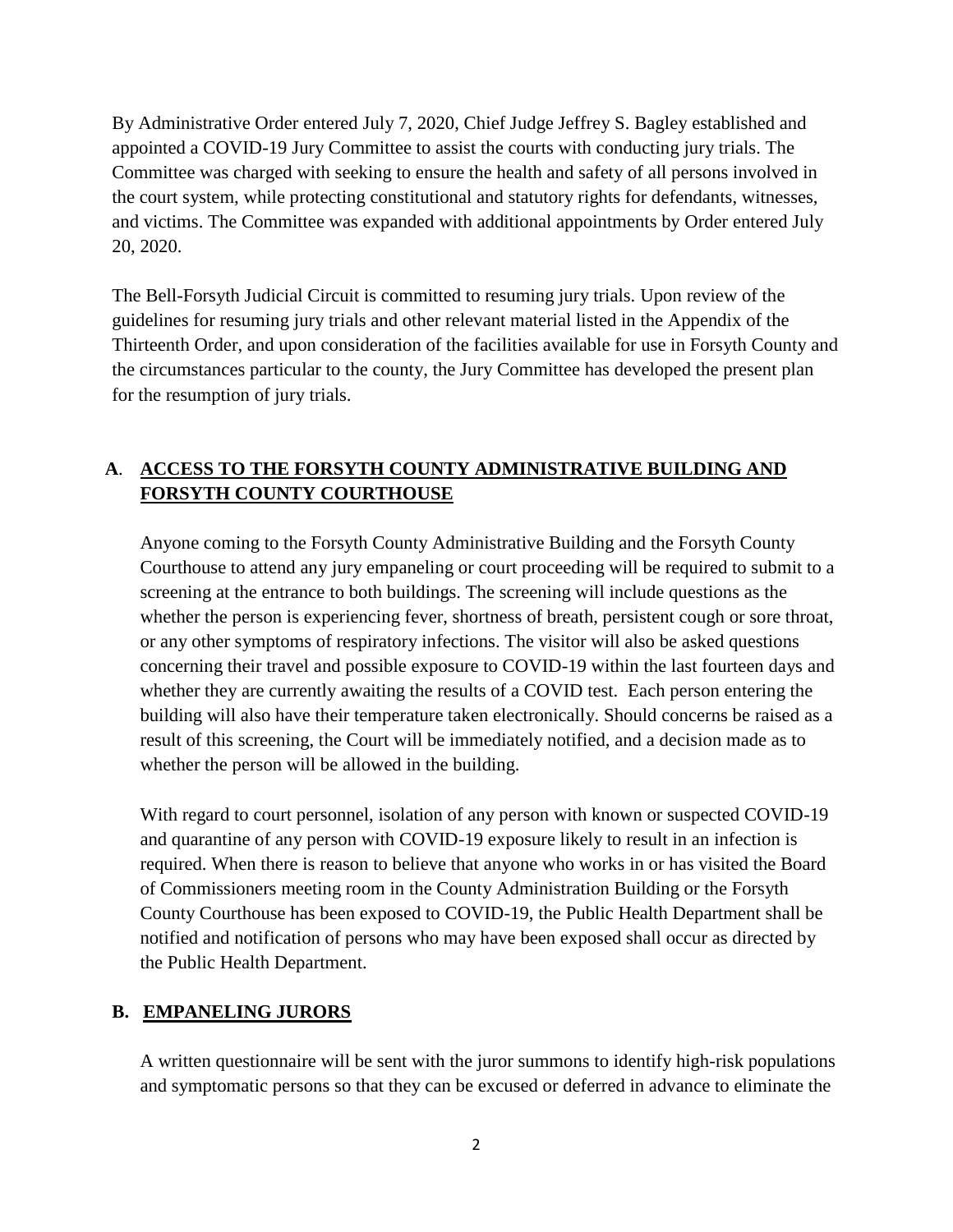requirement of their ever appearing at the courthouse. Jurors in the COVID-19 "high risk" category based on a valid note from a treating physician will be given strong consideration for excusal from jury service for hardship. This should be done prior to appearing in person.

All persons will have their temperature checked before entering either the Forsyth County Courthouse or Forsyth County Administration Building. The Board of Commissioner's large meeting room can accommodate up to 50 persons with social distancing and will be used to assemble potential jurors. Everyone is required to wear masks.

The courtrooms in the Forsyth County Courthouse will also be used for holding and selecting jurors. Jurors will be questioned in staggered panels with compulsory social distancing enforced. The number of jurors in each panel and the number of panels necessary to choose a jury pool will be determined by each judge depending on the size of the courtroom being used as well as the nature of the case being tried. The Forsyth County Facilities Department will thoroughly clean between each juror panel.

Three bailiffs will be scheduled to provide support in all of the procedures outlined relating to the management of jurors.

At least three Sheriff's Deputies will provide security for jury empaneling, the jury trial courtrooms and each deliberation area.

## **C. COURTROOMS**

It was determined that for Superior Court cases, the courtrooms in the Forsyth County Courthouse are not suitable for the required 12-person jury because the jury box is not large enough to provide the appropriate social distancing currently recommended by the CDC. The Jury Assembly Room located on the first floor of the Forsyth County Courthouse was identified as a space large enough to ensure appropriate social distancing. The Public Health Department and the Forsyth County Risk Management Department was consulted to determine appropriate safety requirements. An architect was commissioned to design a temporary courtroom which could accommodate social distancing. Forsyth County Department of Facilities was enlisted to certify that HVAC modifications were made to ensure proper airflow requirements within the courthouse. This design will include plexiglass between juror's chairs.

State Court courtrooms were approved for jury trials for cases that allow six jurors. Jury boxes in the State Court courtrooms were fitted with plexiglass that was approved by the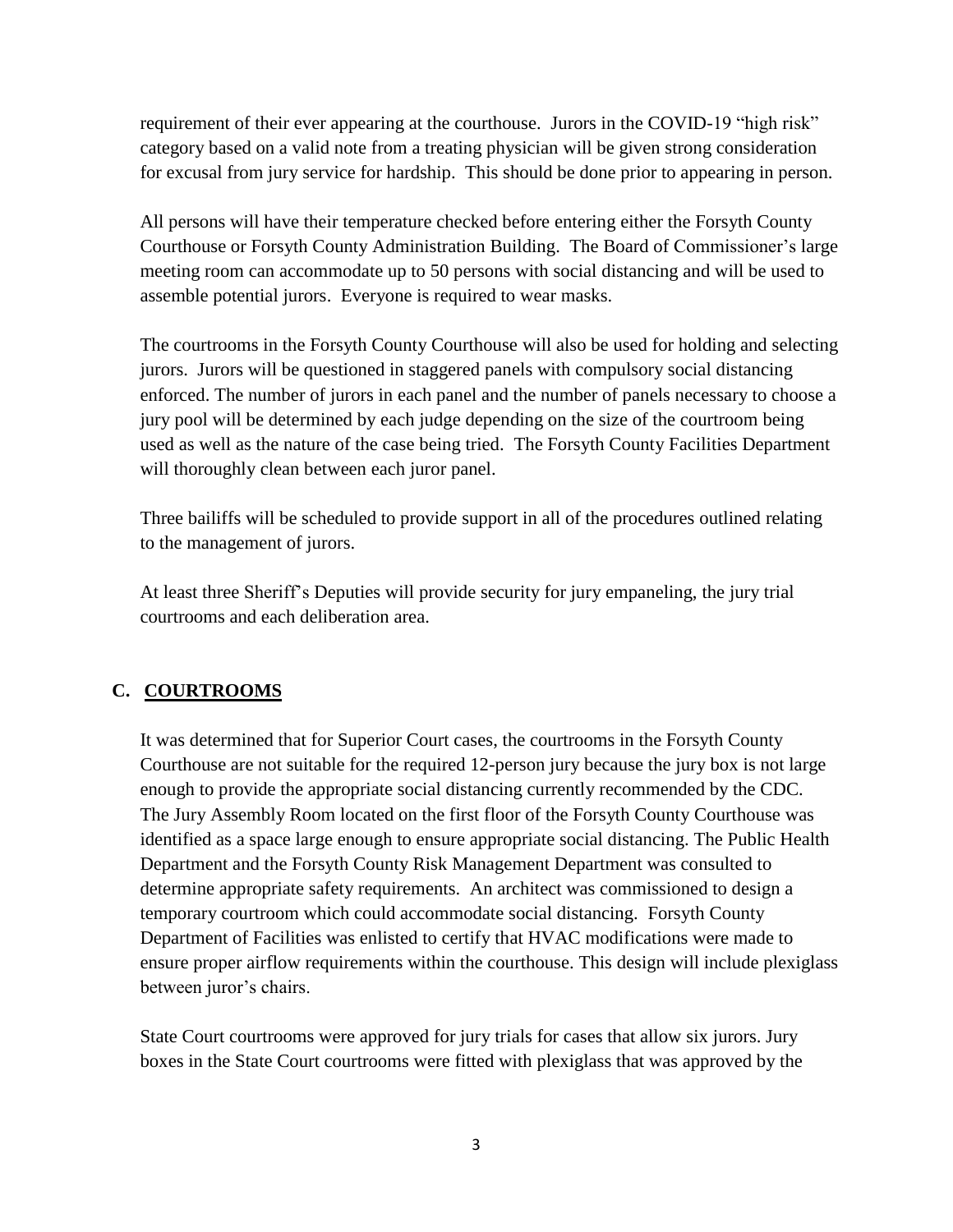Department of Health and the Forsyth County Risk Assessment Department as providing appropriate social distancing for six jurors.

# **D. PUBLIC HEALTH AND SAFETY GUIDELINES**

## **Sanitation**

All public areas of the Forsyth County Courthouse, including courtrooms, hallways, bathrooms, and elevators shall be sanitized in accordance with current CDC guidelines.

All court facility sanitization procedures shall be provided and maintained by the appropriate personnel in coordination with the Office of Court Administration and Forsyth County Facilities Department. Sanitization of all touch surfaces and assembly areas shall be cleaned before court opens and again during the lunch recess in accordance with applicable guidelines.

The witness stand will be cleaned between each witness by the bailiffs. Attorneys will be responsible for the sanitization of the podium.

# **Face Covering Requirements**

Face covering for personal health protection shall be worn at all times by all persons in the courtroom and throughout the courthouse, unless otherwise provided in this plan. The mask must remain in proper position over the nose and mouth, unless instructed by their assigned judge to remove it. All courthouse deputies, bailiffs, and other staff will remain vigilant and politely ask anybody in the courthouse seen without a mask to put it back on. Any jurors that arrive without a mask will be provided one as they enter the line for the checkpoint outside the courthouse.

Once a trial begins, every effort will be made to provide counsel, parties, witnesses, and members of the jury with transparent masks to assist in identification.

# **HVAC**

All HVAC filters at the Forsyth County Courthouse that were not already MERV 13 were upgraded from MERV 8 to MERV 13 to improve HVAC systems filtration as recommended by CDC and ASHRAE (American Society of Heating, Refrigerating and Air-Conditioning Engineers).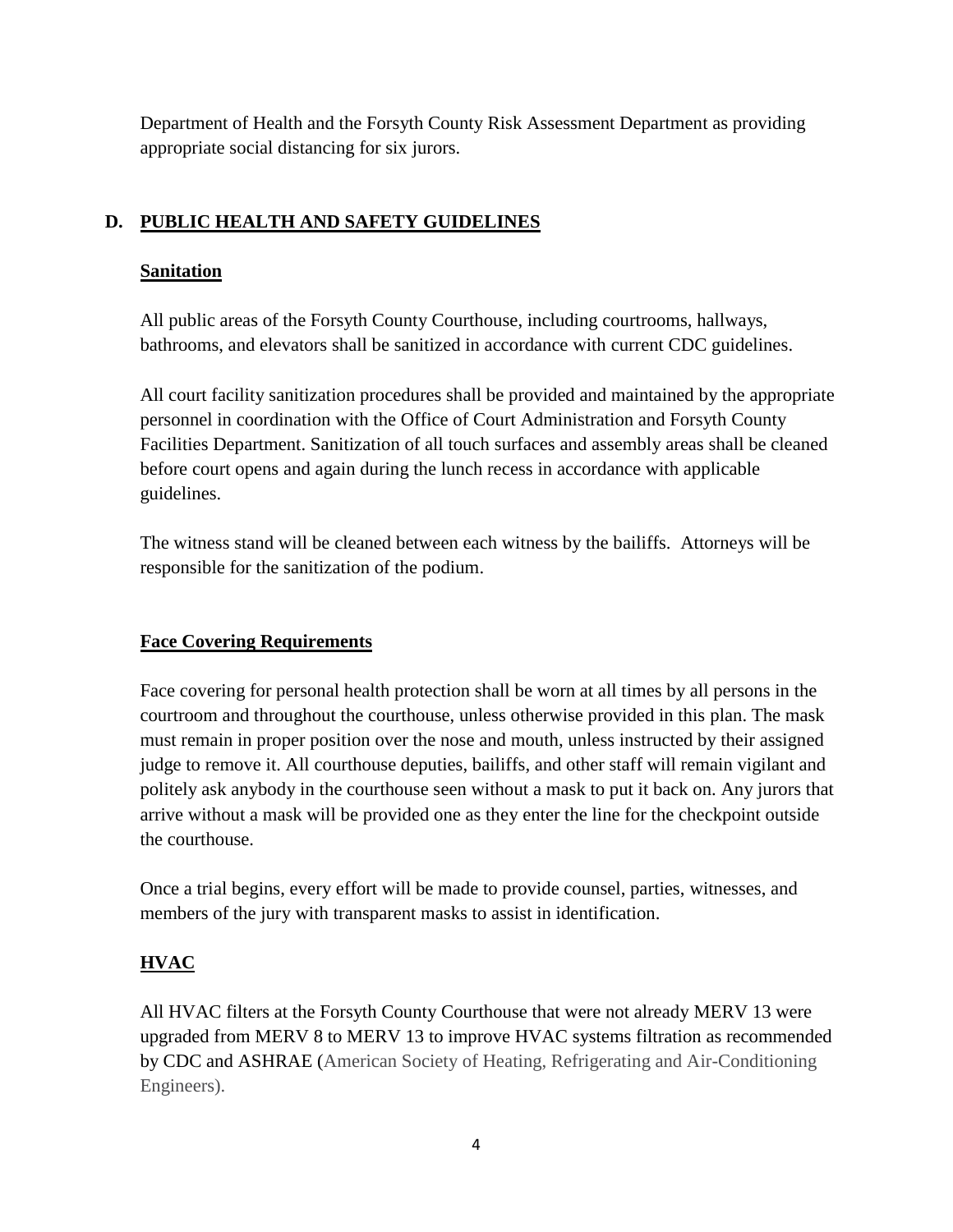Use of outside air for all ventilation systems at the Courthouse has been increased as much as possible while still maintaining humidity and temperature levels. The CO2 monitoring system in the Jury Assembly Rooms was disabled as recommended by ASHRAE. This system increases the use of outside air with higher occupancy and CO2 levels. ASHRAE recommended disabling these types of systems and maximizing use of outside air where possible. HVAC systems for the Courthouse are now kept running 24/7 as recommended by ASHRAE.

#### **E. TRIALS**

#### **Attorneys in the Courtroom**

Attorney and client contact may be determined by attorney's and client's preferences for strict social distancing. Mask removal may be permitted temporarily only while at the counsel table.

Lawyers must maintain social distancing but may move about the courtroom at the discretion of the trial judge. Counsel must examine witnesses from the counsel table or podium and must not approach the witness without leave of the Court.

#### **Trial Procedures**

The normal procedures for conducting jury trials will be modified to some extent. The presiding judge, court personnel and litigating parties shall be mindful and considerate of the anxiousness of potential jurors who are kept waiting. Every effort shall be made to begin jury trials promptly at the time designated. If unexpected delays are encountered, jurors should be allowed to leave the courtroom and return at a designated time, rather than kept in the juror area.

Counsel tables will be arranged so that the jury can see and hear the witness.

Plexiglass shall be installed around the witness stand so that witnesses can remove facial coverings while testifying.

Counsel shall remain at the lectern when questioning witnesses but may otherwise move through the courtroom in the appropriately marked and designated areas to introduce evidence. Opening statements and closing arguments shall be conducted from the lectern, or from an area designated for counsel to stand. Counsel may not approach the jury or venture outside the designated area. These areas will be appropriately marked in advance of any jury trial proceeding.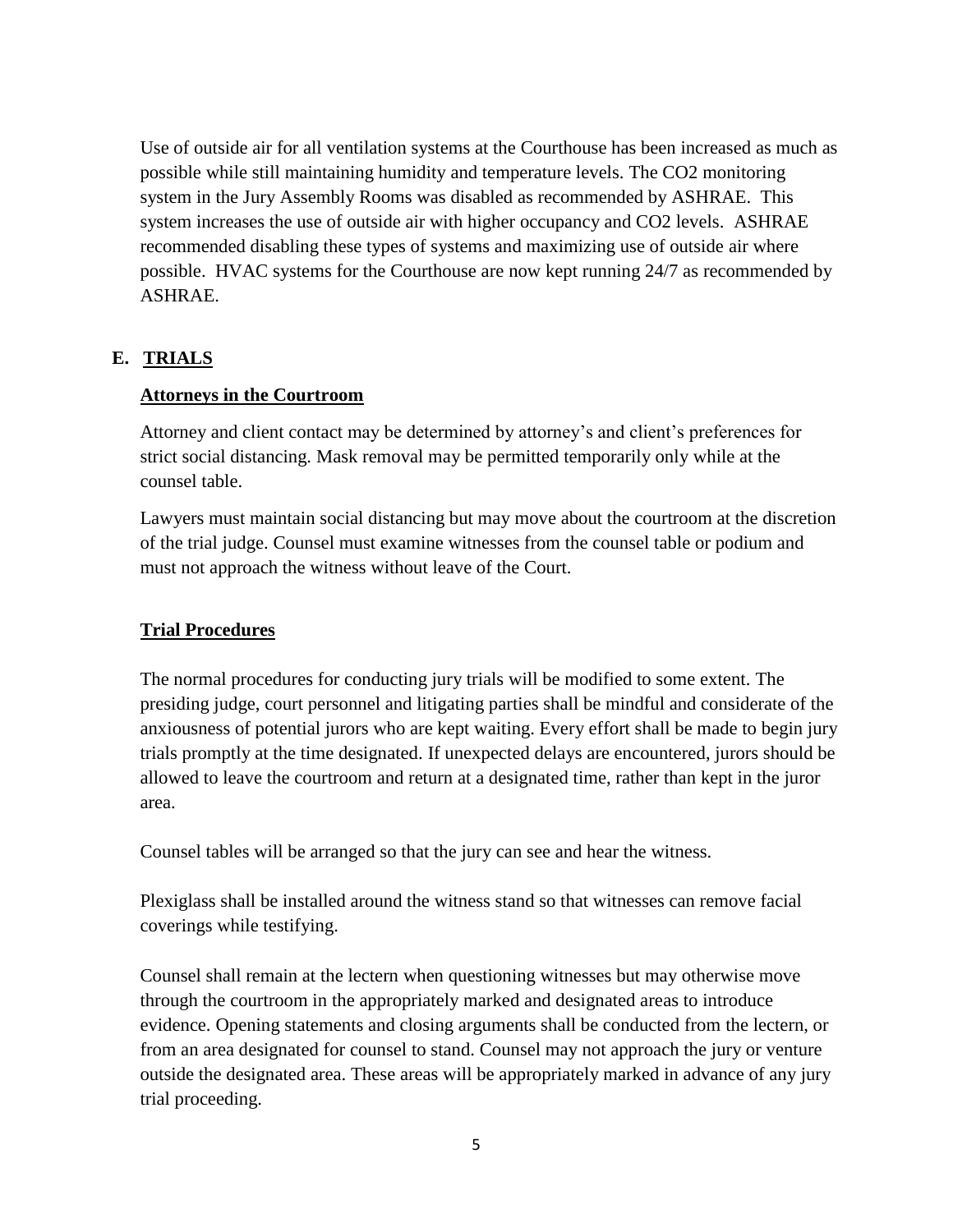#### **Evidence Presentation**

Attorneys will be asked to use their laptops or the courtroom's technology system to display photos, presentations, videos, or other documentary evidence so as to limit the number of documents being passed amongst jurors and parties and to limit the need to approach witnesses to identify evidence.

There will be certain items that cannot be displayed in a digital format. When it is necessary for jurors to handle physical exhibits, gloves shall be provided that are discarded immediately after use to avoid cross-contamination.

Attorneys will be provided sanitizing wipes and will be asked to wipe down the podium and any items touched before returning to counsel table.

#### **Attorney Client Communications**

For criminal trials, starting at least 30 days before the trial and then during the proceeding, the defense attorneys should be provided confidential and safe access to any detained clients to discuss trial proceedings. Doing so will ensure that scheduled trials can stay on schedule and the parties can be prepared to go forward as scheduled.

Attorneys and clients wearing masks (particularly for brief communications) can speak quietly to each other while separated by a plexiglass barrier. Attorneys and clients can pass handwritten notes, which would be removed by the attorney when leaving the courtroom (and destroyed). The Court will allow the use of electronic devices, such as tablets or computers, for the attorney and client to send text messages to one another. The device will not be provided by the court.

A headset system will be available for the defendant and defense attorney to allow for private communications. The headsets will be wiped down and sanitized after use each day by a bailiff.

In limited circumstances, attorneys, and clients (with a Sheriff's Deputy) could relocate to a designated room for private conversations.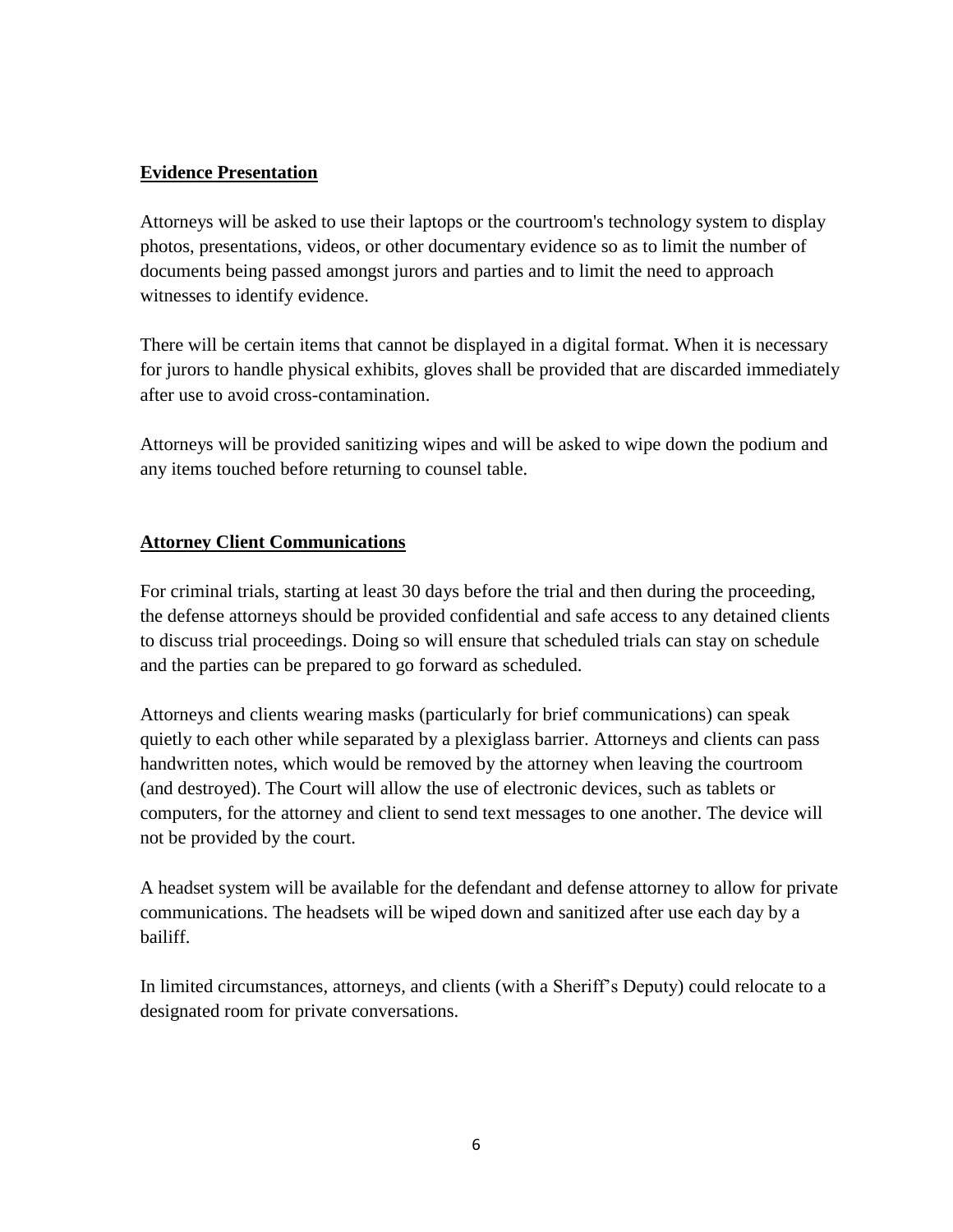#### **Sidebar Conversations**

Consistent adherence to public health requirements remains critical to supporting the health and safety of all court users. At the same time, attorneys and clients must have appropriate methods to communicate with the judge privately during in-person court proceedings.

For sidebar communications, a headset system will be available that will allow the judge, attorneys, parties, and court reporter using the system to remain seated and socially distanced. Headsets will be wiped down and sanitized after use.

The judge may also elect to entertain discussions outside the presence of the jury. In such circumstances, the jury will proceed to the designated jury deliberation area that will be marked appropriately according to social distancing standards to accommodate jurors and juror alternates. Alternately, the judge may exercise discretion to meet outside the courtroom with counsel and the court reporter, in socially distanced manner, for any "bench conference."

#### **F. JURORS SELECTED FOR A JURY TRIAL**

#### **Juror Breaks**

Jurors may leave the courtroom and go directly outside the courthouse when the judge advises that a break of 30 minutes or longer will be taken.

Jurors must practice social distancing and minimize talking while taking their break. Jurors are permitted to remove their mask outside as long as they are not speaking but remain at least six feet apart from any other person. Jurors are discouraged from roaming to other floors inside the courthouse.

#### **Restroom Breaks**

Each judge shall designate restrooms reserved for use by jurors when juries are being impaneled, trials are being conducted, and breaks during such legal proceedings. If a public restroom is designated, a bailiff will close the restrooms to the public while in use by jurors. Bailiffs will remind jurors that they are prohibited from communicating about the case during restroom breaks.

If a juror needs a restroom break during deliberations, they will knock on the door to alert the bailiff, and the bailiff will escort the juror to and from the restroom, adhering to six feet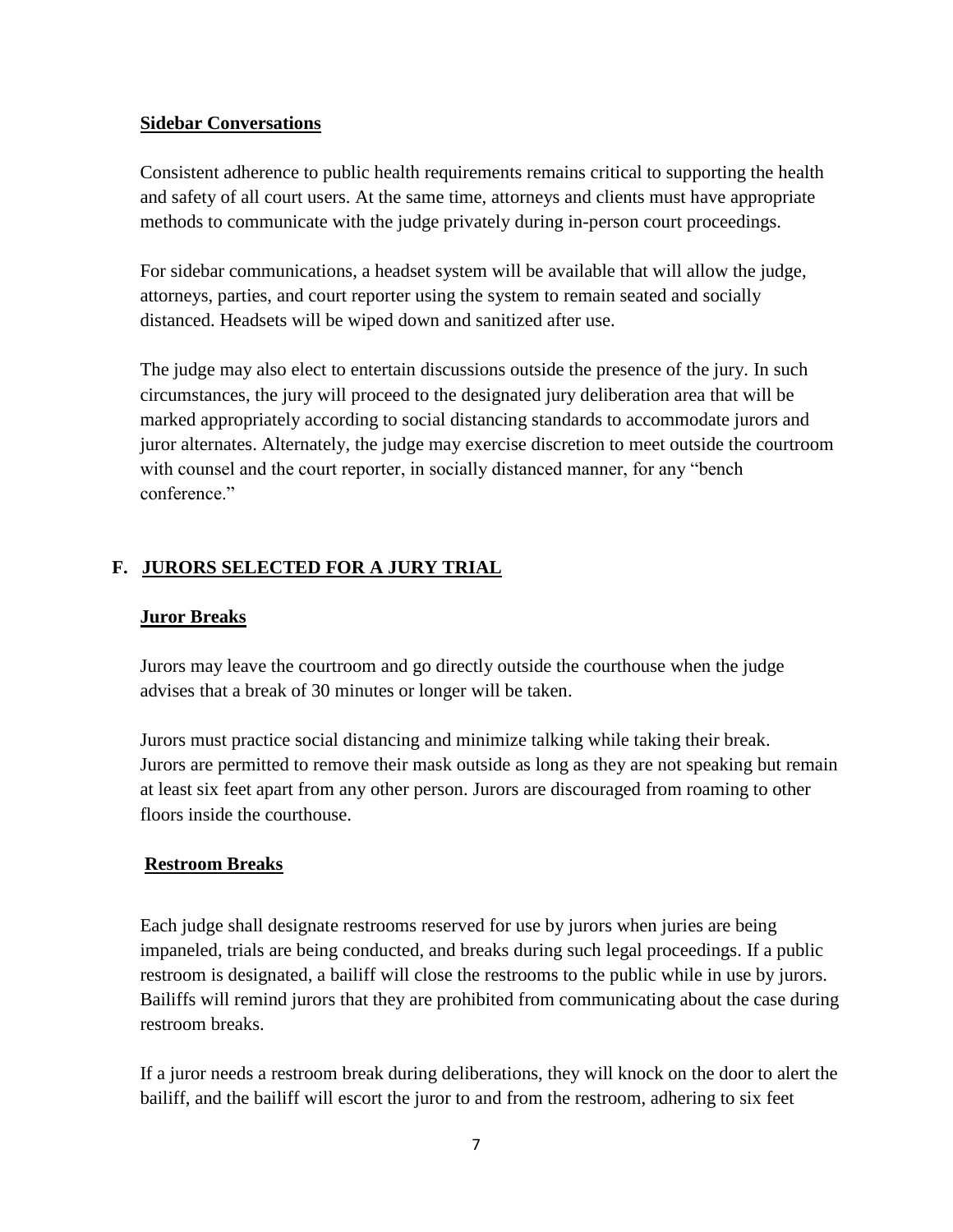physical distancing requirements. Jurors will be advised that they may not deliberate unless all individuals are present.

The Forsyth County Facilities Department will sanitize and disinfect bathrooms twice daily.

## **Water**

All public water fountains in the Forsyth County Courthouse have been shut down to deter the spread of COVID-19. Instead, bottled water will be available to jurors throughout the day. Jurors will be instructed to lower their masks temporarily when drinking.

## **Juror Lunches**

To avoid possible exposure with a lunch break away from the courthouse, lunch will be ordered in for jurors each day, at the Clerk of Court's expense. Superior Court jurors will have their lunch in Courtroom 502 while the Fourth-Floor Conference Room will be designated as the lunch room for State Court jurors. Jurors should remove their masks only when eating their lunch. Bailiff will be assigned to ensure compliance. Jurors will be instructed to use an alcohol-based hand sanitizer before and after eating lunch.

Jurors with dietary restrictions may need to bring their lunch. Bailiffs should confer with jurors each morning to determine how many lunches should be ordered.

# **Jury Deliberations**

Trial jurors will deliberate in a designated area that will allow social distancing during jury deliberations. Guidance will be provided for the use of elevators for jurors arriving, entering, and leaving the courthouse. Security cameras in the courtroom will be disabled during the deliberations. The court will instruct jurors to maintain physical distancing and to keep masks on. The court will instruct the foreperson to ensure jurors comply with physical distancing and mask covering requirements and to report to the bailiff if any juror refuses to comply with these instructions. Jurors will be assigned a seat by the bailiffs and should use the same assigned seat in the deliberation room during the duration of the trial.

During deliberations, jurors will be encouraged to take socially distanced turns reviewing exhibits placed on a table rather than handing around exhibits. Alternatively, the trial judge may, in consultation with the attorneys and/or parties, provide each jury with their own physical copy of all admitted trial exhibits in a notebook or folder for use during deliberations.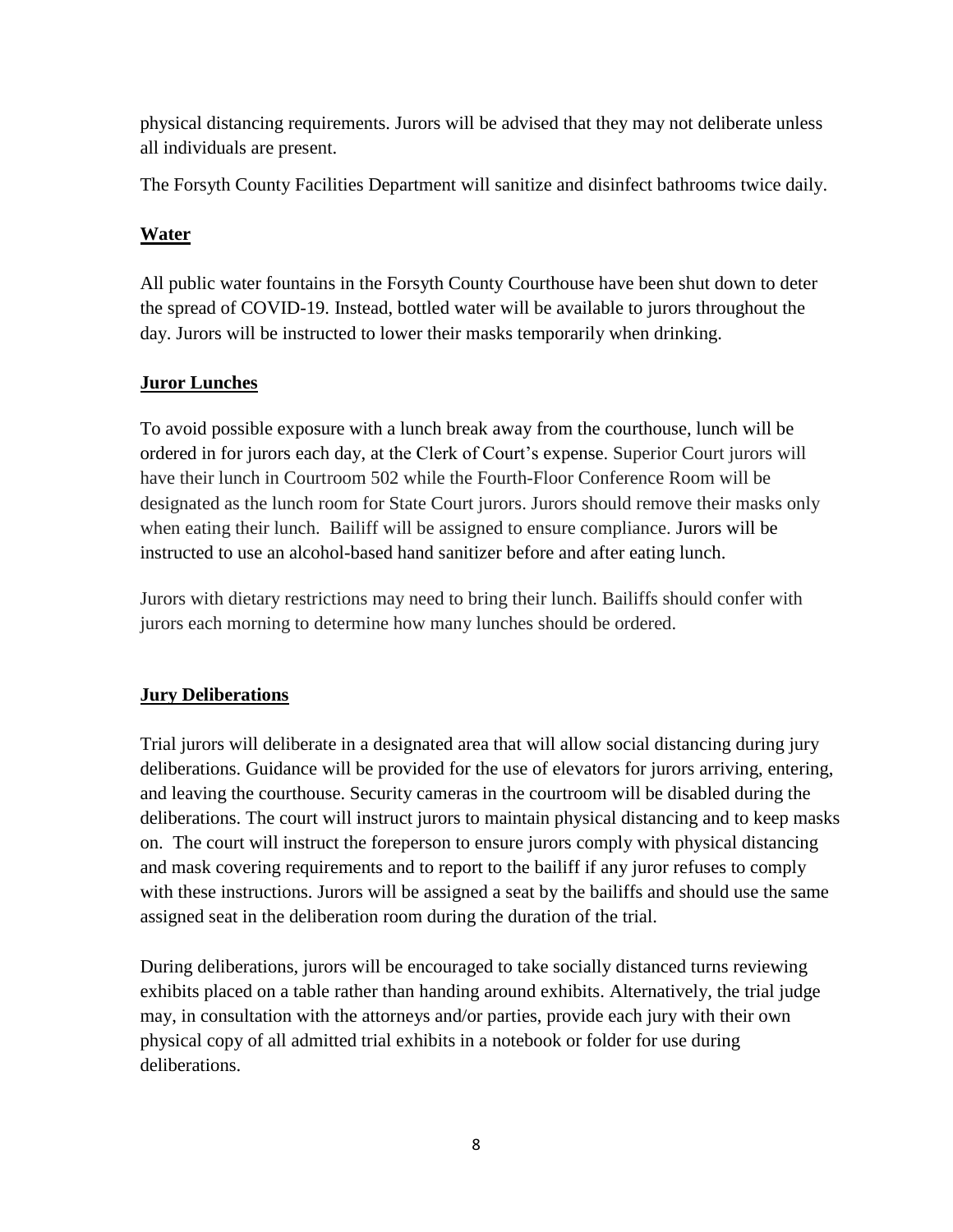Each juror will be given a bag marked with their name that will contain a note pad, pens, disposable masks, gloves, and hand sanitizer. A bailiff will distribute the bags at the beginning of the jury trial. A bailiff will collect the bags each evening and distribute them again the next day of trial. Jurors are responsible for maintaining their own items, so as to prevent sharing and cross contamination.

Additional alcohol-based hand sanitizer will be readily available in the deliberation room for juror use.

Jury deliberations will be limited to two hours at a time with 15-minute breaks to go outside into fresh air and/or separate from each other. Jurors should not deliberate for more than eight hours a day.

# **G. HEALTH OR SAFETY BREACH**

The judge will immediately excuse and advise any juror who becomes symptomatic while at the courthouse to seek medical attention. The areas used by the symptomatic juror must be promptly disinfected by the court's contracted cleaning resource.

In the event of a positive COVID-19 diagnosis of a juror, defendant, attorney, witness, court personnel, or judge, the presiding judge will inform jurors that a positive COVID-19 has been reported and that this information has been provided to the Director of the Regional Public Health Department.

If it is determined by the Public Health Department that certain individuals involved in any jury trial proceeding was considered a close contact, the Public Health Department will directly contact those individuals.

Once notified of a possible COVID-19 exposure, the safety of the jurors will be top priority of the judge. This may include but is not limited to, a review of the legal options for the trial with the attorneys and/or conduct individual voir dire with each juror to determine their ability to fairly and impartially continue with the trial.

At the commencement of all jury trials, contact tracing information will be collected from all those in attendance for use by the Public Health Department if an exposure event occurs. The Public Health Department shall delineate what information the Court will collect to assist with contact tracing.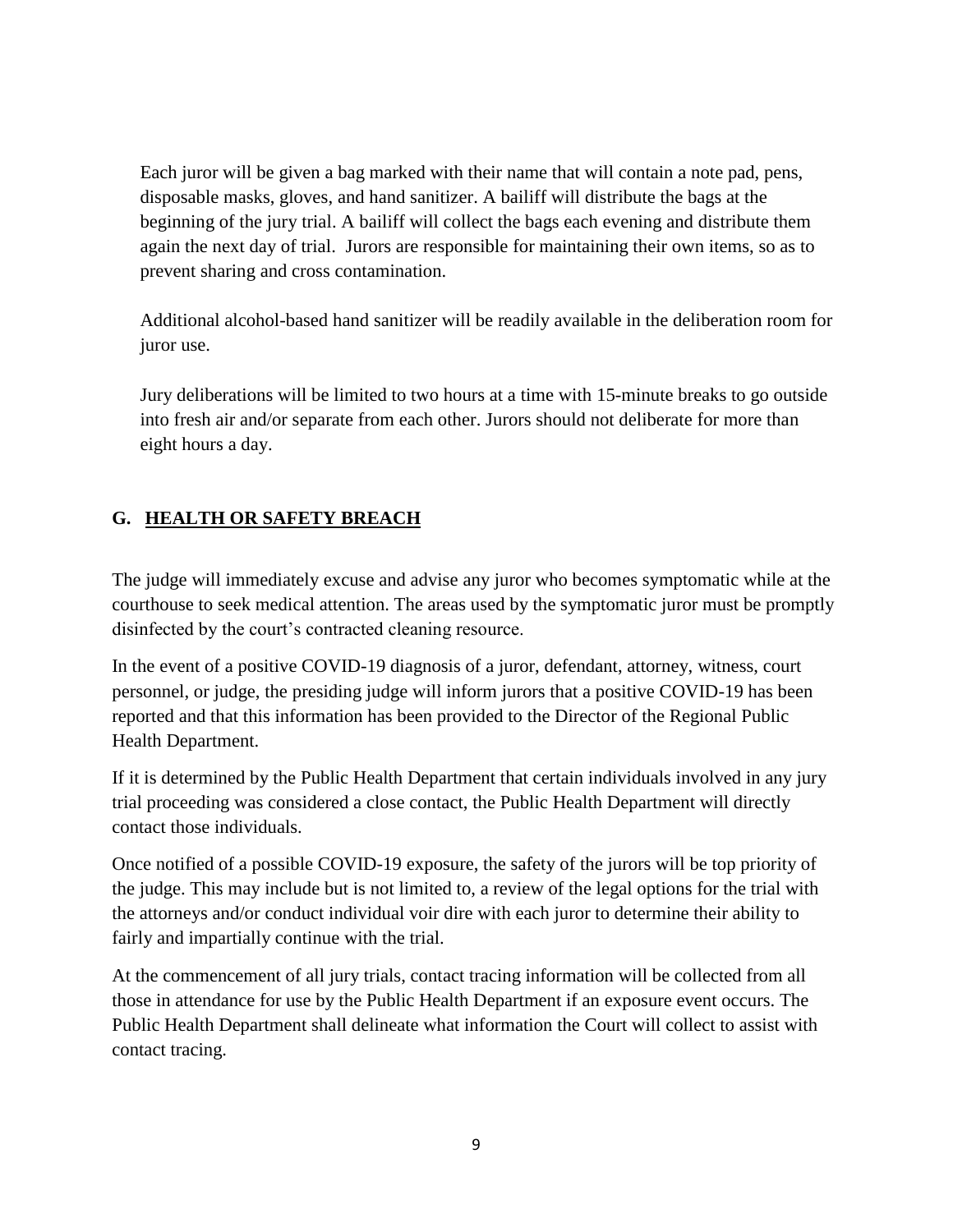#### H. **CONSTITUTIONAL RIGHTS TO BE OBSERVED**

Public attendance at jury trials will be permitted if possible consistent with social distancing requirements. If there is not sufficient room available for persons wishing to view the proceedings, the trial shall be made available through audio visual livestreaming to another courtroom.

# **I. BAILIFF TRAINING**

A comprehensive re-training of bailiffs on the new trial procedures will be initiated by the Court Manager. Bailiffs will receive training on the proper use of PPE and social distancing requirements. The Court Manager will also instruct bailiffs on the logistics of working in teams and moving jurors safely through the courthouse.

Bailiffs will be issued appropriate PPE and are to use it at all times when cleaning the witness stand after testimony.

## **J. INHERENT POWER**

Nothing in this proposed plan shall be construed to limit the inherent power of the court. Each assigned judge may direct and control their respective cases and those persons before them in their courtroom as they deem necessary for the administration of justice. It is the goal of the Bell-Forsyth Circuit to operate in a manner which instills public trust and confidence in the court system.

This plan will remain in effect as least as long as the Judicial Emergency Order exists. The length and degree of restriction may also depend on what is deemed necessary in the Bell-Forsyth Judicial Circuit and allowed by statute (See O.C.G.A. §§ 38-3-61 and 38-3-62.)

This plan may be amended as need arises, or as information regarding COVID-19 protocol changes.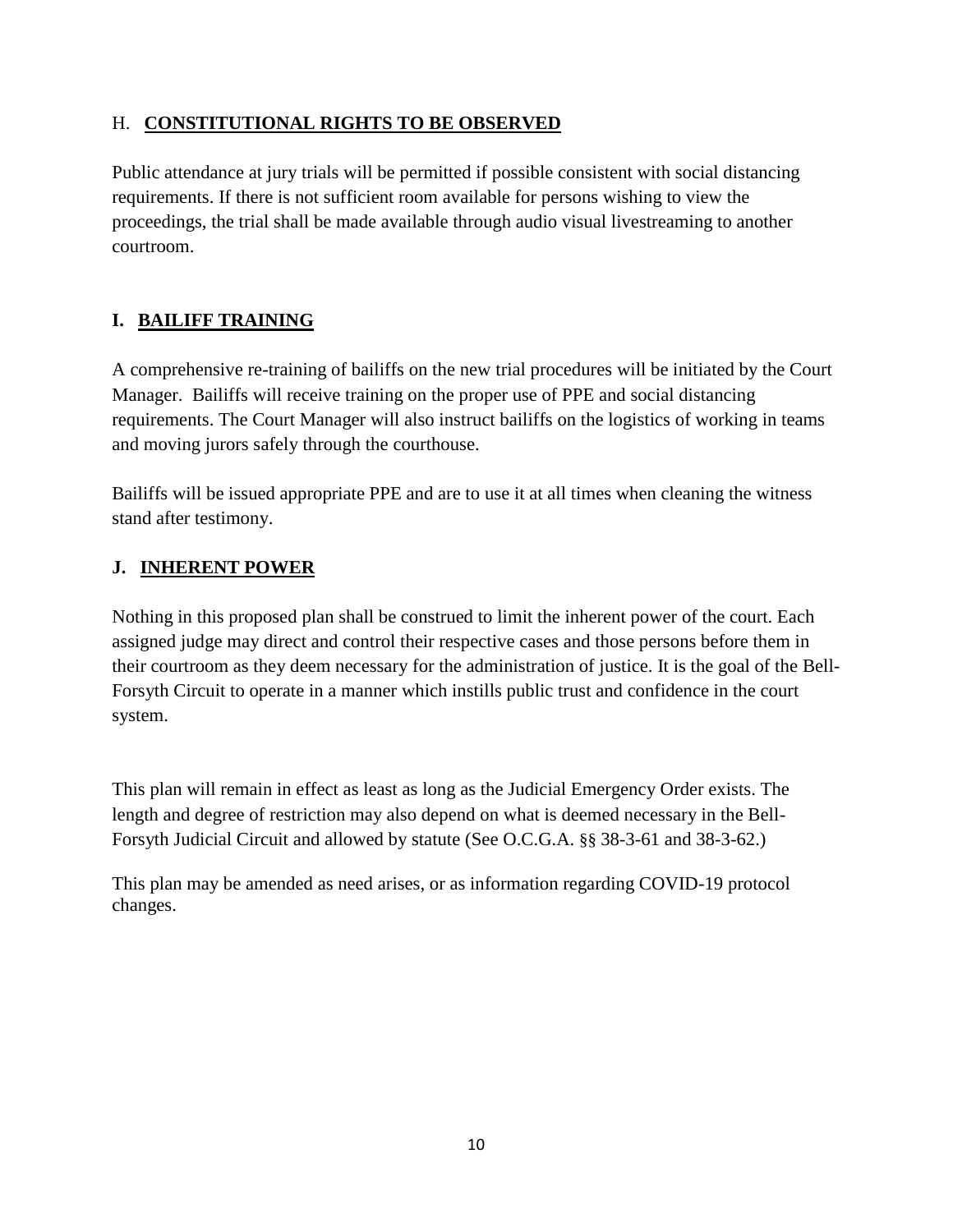#### **COVID-19 SPECIFIC JURY INSTRUCTIONS**

As you know from jury selection, specific procedures have been put in place to ensure the safety of all the participants in the trial process and to address health-related concerns resulting from COVID-19. The court's intent in implementing these safety procedures is to ensure that the defendant receives a fair trial and to ensure that you and other participants in the trial are protected from the spread of COVID-19. All safety measures in place are consistent with recommendations from the Centers for Disease Control and the Georgia Department of Public Health.

As you will see during the trial, all jurors, court staff, and attorneys will be required to wear facial coverings and will be required to maintain six feet of physical distancing from any other participants in the trial. This means that I will be wearing a facial covering, the clerk of court, bailiffs, and the lawyers will wear facial coverings. If you have any difficulty hearing or understanding me, the clerk, the bailiffs, or the lawyers during the trial as a result of these precautions, please let me know right away so I can address the issue. It is essential that you be able to clearly see and hear everything that happens during the trial.

The defendant and his/her attorney are permitted to sit close to each other and to briefly remove their masks from time to time to allow for proper communication, which is guaranteed by the Sixth Amendment to the Constitution. You must not consider the fact that the defendant and defense attorney remove their masks, or that they are permitted to sit together, as any evidence in this trial. Likewise, must not consider the fact that the State prosecutors remove their masks, as any evidence in this trial. As I will remind you throughout the trial, the only evidence you may consider is the testimony presented during the trial and the exhibits introduced into evidence.

The witnesses who testify will be required to wear a court-provided clear face covering during their testimony so that you may observe their demeanor in a protected manner. All witness testimony procedures have been approved by health experts consulting with the Court. At all times during the witness testimony, the witness will remain at the required social distance from all jurors.

When you use the restrooms, you will be required to use hand sanitizer before entering and after you use the restroom. The restrooms will be professionally cleaned daily. In addition, the

11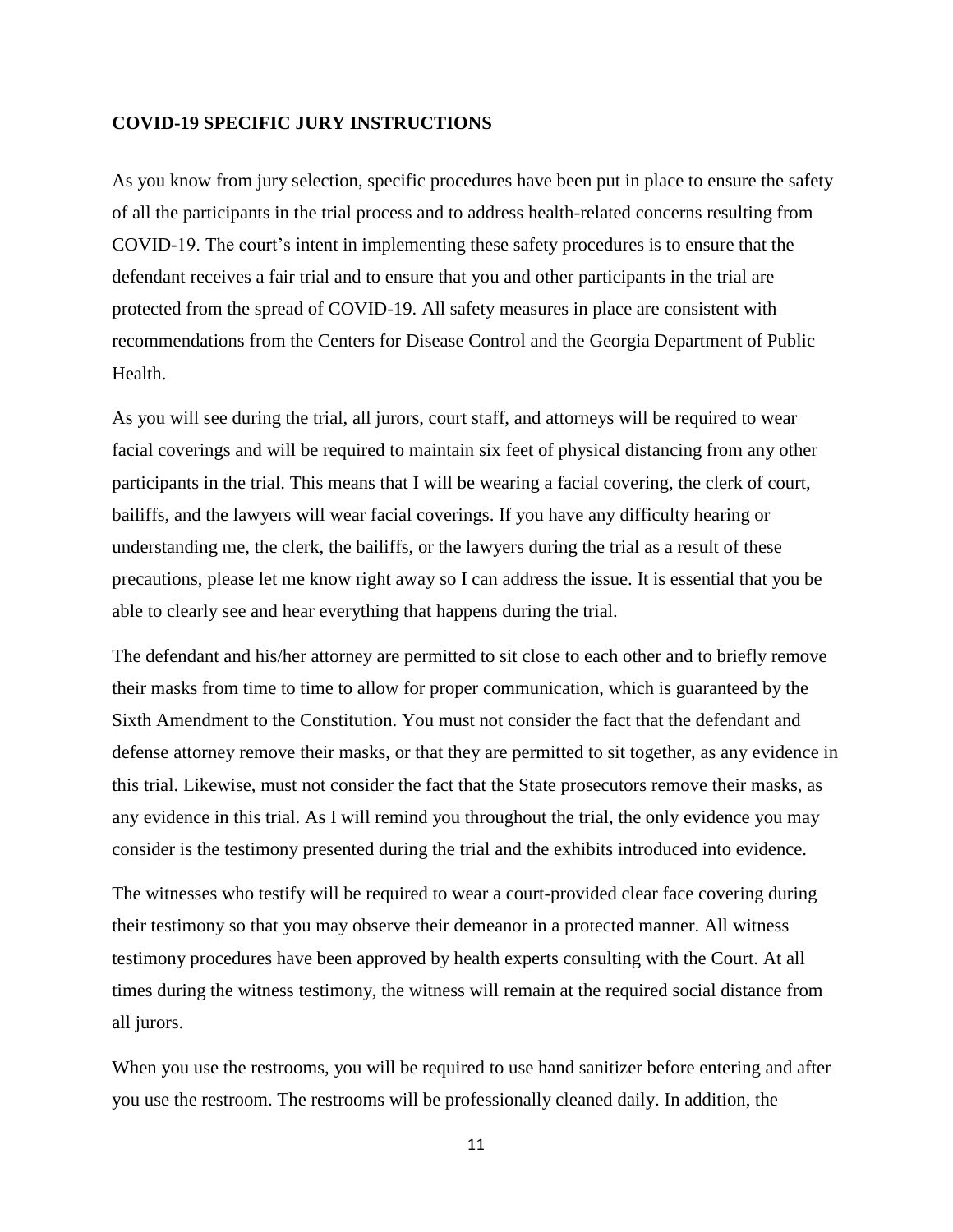courtroom will be professionally cleaned at the beginning of each day and will not be used for any other proceedings except this trial.

Your temperature will be taken every time you enter the courthouse. If there are any issues that arise as a result of the health screening, you will receive further instructions.

If you are experiencing any COVID-19 related symptoms or have been exposed to a family member or any close contact who has been either diagnosed or exposed to COVID-19, it is your duty to inform the court.

You are instructed to give your full attention to the testimony and to assess the evidence according to the law that I will provide to you throughout the trial despite the fact that we have taken these measures to address COVID-19. If at any time you have concerns about your ability to pay careful attention to the opening statements, testimony, and closing arguments, do not hesitate to inform the bailiff.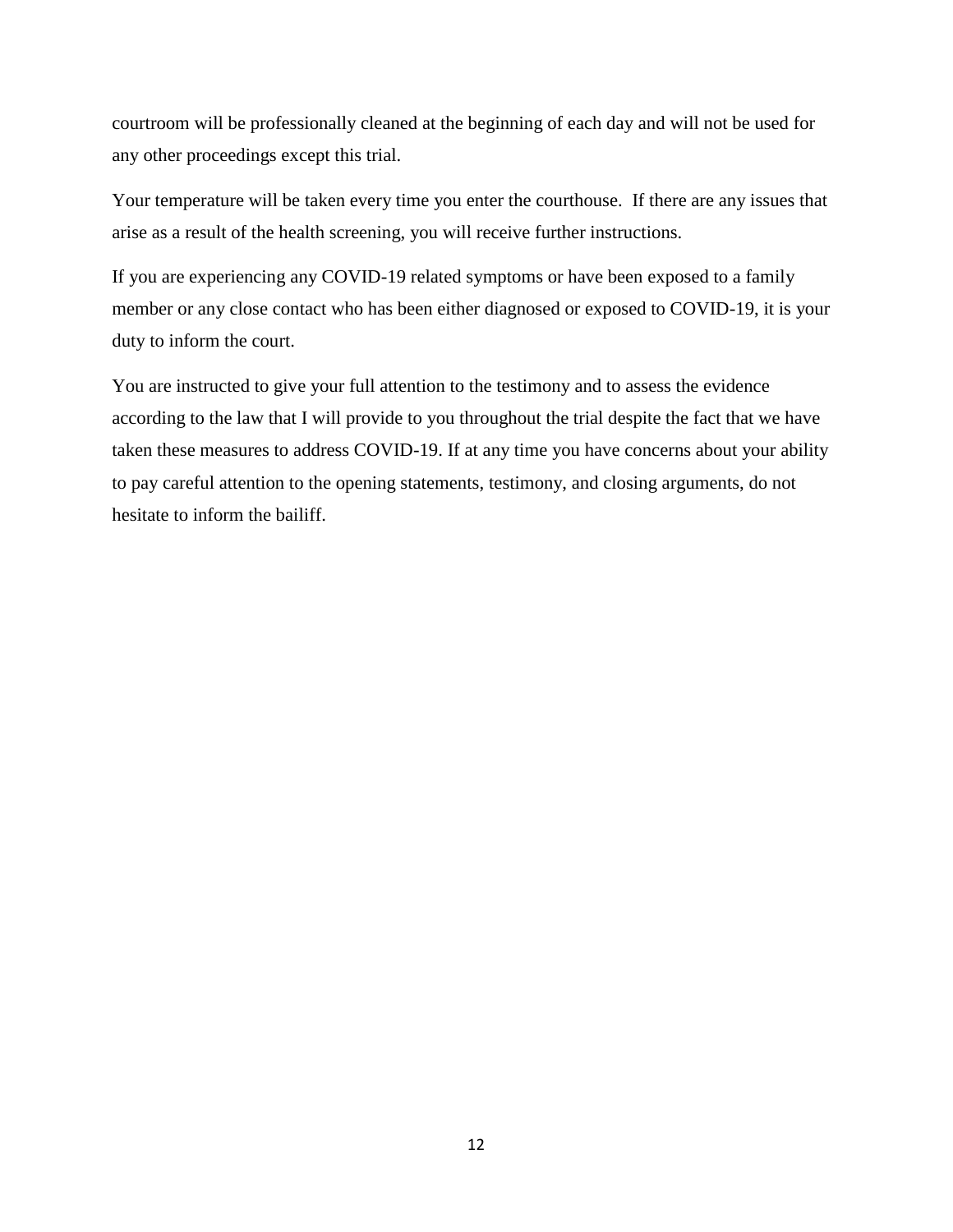## **Courthouse Preparations Checklist**

- $\Box$  The courtroom and adjacent areas to be used by trial participants (e.g., jury deliberation room, restrooms, and conference rooms) have been rigorously evaluated for optimizing air quality. Adjustments to HVAC systems have been completed in accordance with the information contained in this jury trial plan.
- $\Box$  Cleaning services scheduled to be performed in the courtroom and restrooms during the lunch recess and after court recesses for the day.
- $\Box$  The witness box will be cleaned by bailiffs between witnesses.
- $\Box$  No other hearings will be held in the same courtroom where the trial will be held during the time of the trial.
- $\Box$  The court facility (including jury trial courtroom) is marked for seating and movement for proper six-foot physical distancing at all times before, during, and after the trial.
- $\Box$  COVID-19 safety-related signage is properly posted throughout the facility.
- $\Box$  Additional masks for witnesses, jurors, and others who require one will be available.
- $\Box$  Hand sanitizer and sanitizing wipes effective against the virus that causes COVID-19 are available throughout the courtroom and near restrooms.
- $\Box$  Jury seating in the gallery is appropriately marked to maintain social distancing.
- $\Box$  Staff, bailiffs, and other court personnel are fully trained in their respective roles during jury trials. Protocols and procedures are fully understood.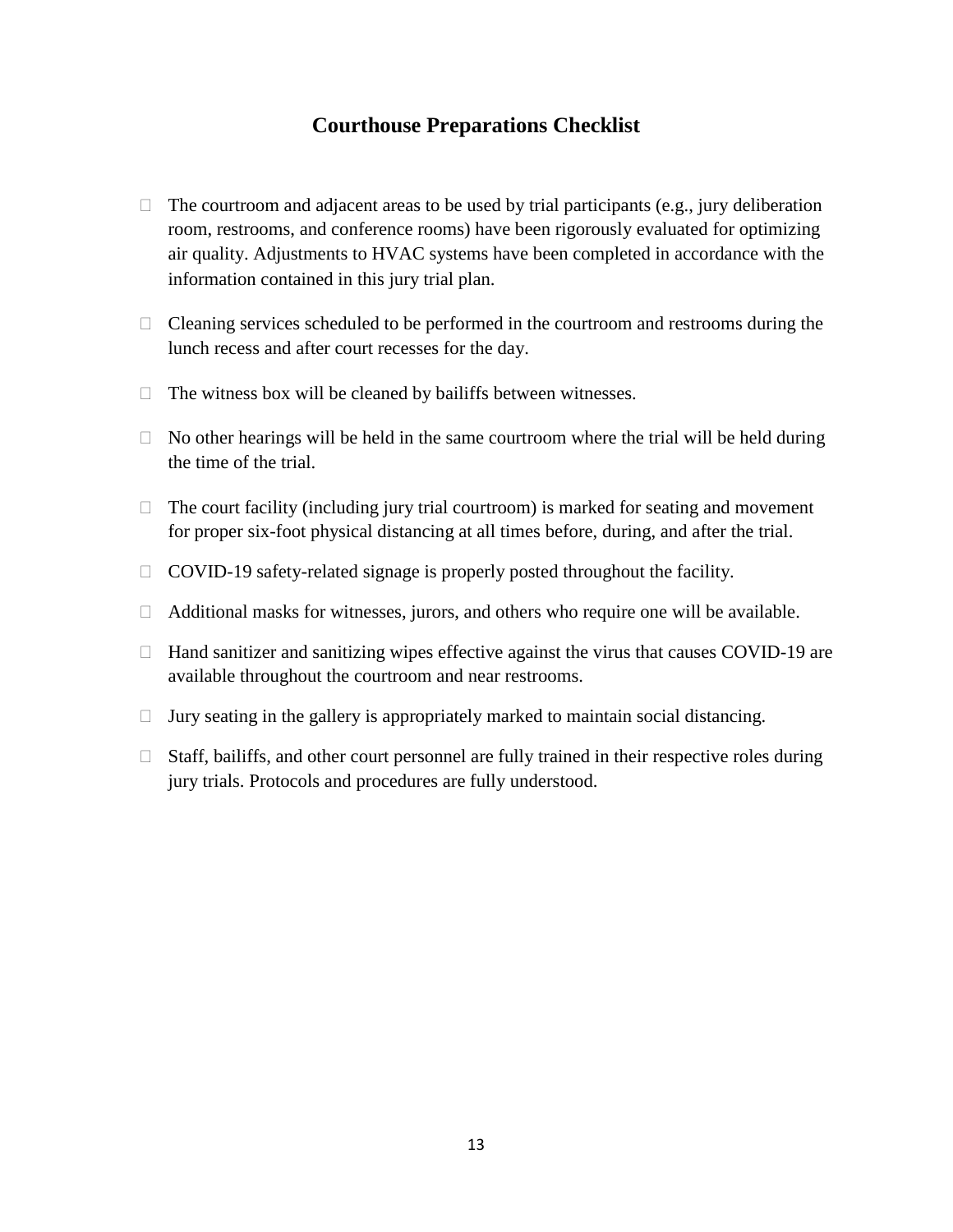# **COVID-19 QUESTIONNAIRE**

Dear Prospective Juror:

In light of the developing situation regarding COVID-19, you are required to answer the questions below on a daily basis. The purpose of this questionnaire is to aid the Court in maintaining the health and safety of the jurors throughout the remainder of this trial. Please truthfully answer the questions below, and do not discuss the contents of your questionnaire.

Sincerely, Chief Judge Jeffrey S. Bagley, Superior Court Bell-Forsyth Judicial Circuit

1. Have you been out of the country within the last thirty (30) days? If so, please provide details.

\_\_\_\_\_\_\_\_\_\_\_\_\_\_\_\_\_\_\_\_\_\_\_\_\_\_\_\_\_\_\_\_\_\_\_\_\_\_\_\_\_\_\_\_\_\_\_\_\_\_\_\_\_\_\_\_\_\_\_\_\_\_\_\_\_\_\_\_\_\_\_\_

\_\_\_\_\_\_\_\_\_\_\_\_\_\_\_\_\_\_\_\_\_\_\_\_\_\_\_\_\_\_\_\_\_\_\_\_\_\_\_\_\_\_\_\_\_\_\_\_\_\_\_\_\_\_\_\_\_\_\_\_\_\_\_\_\_\_\_\_\_\_\_\_

\_\_\_\_\_\_\_\_\_\_\_\_\_\_\_\_\_\_\_\_\_\_\_\_\_\_\_\_\_\_\_\_\_\_\_\_\_\_\_\_\_\_\_\_\_\_\_\_\_\_\_\_\_\_\_\_\_\_\_\_\_\_\_\_\_\_\_\_\_\_\_\_

\_\_\_\_\_\_\_\_\_\_\_\_\_\_\_\_\_\_\_\_\_\_\_\_\_\_\_\_\_\_\_\_\_\_\_\_\_\_\_\_\_\_\_\_\_\_\_\_\_\_\_\_\_\_\_\_\_\_\_\_\_\_\_\_\_\_\_\_\_\_\_\_

\_\_\_\_\_\_\_\_\_\_\_\_\_\_\_\_\_\_\_\_\_\_\_\_\_\_\_\_\_\_\_\_\_\_\_\_\_\_\_\_\_\_\_\_\_\_\_\_\_\_\_\_\_\_\_\_\_\_\_\_\_\_\_\_\_\_\_\_\_\_\_\_

\_\_\_\_\_\_\_\_\_\_\_\_\_\_\_\_\_\_\_\_\_\_\_\_\_\_\_\_\_\_\_\_\_\_\_\_\_\_\_\_\_\_\_\_\_\_\_\_\_\_\_\_\_\_\_\_\_\_\_\_\_\_\_\_\_\_\_\_\_\_\_\_

\_\_\_\_\_\_\_\_\_\_\_\_\_\_\_\_\_\_\_\_\_\_\_\_\_\_\_\_\_\_\_\_\_\_\_\_\_\_\_\_\_\_\_\_\_\_\_\_\_\_\_\_\_\_\_\_\_\_\_\_\_\_\_\_\_\_\_\_\_\_\_\_

\_\_\_\_\_\_\_\_\_\_\_\_\_\_\_\_\_\_\_\_\_\_\_\_\_\_\_\_\_\_\_\_\_\_\_\_\_\_\_\_\_\_\_\_\_\_\_\_\_\_\_\_\_\_\_\_\_\_\_\_\_\_\_\_\_\_\_\_\_\_\_\_

- 2. Have you been in contact recently with anyone who has tested positive for COVID-19?
- 3. Do you have any symptoms of COVID-19? If so, what symptoms?
- 4. Do you consider yourself to be in a "high risk" category for COVID-19? If so, please describe the "high risk."